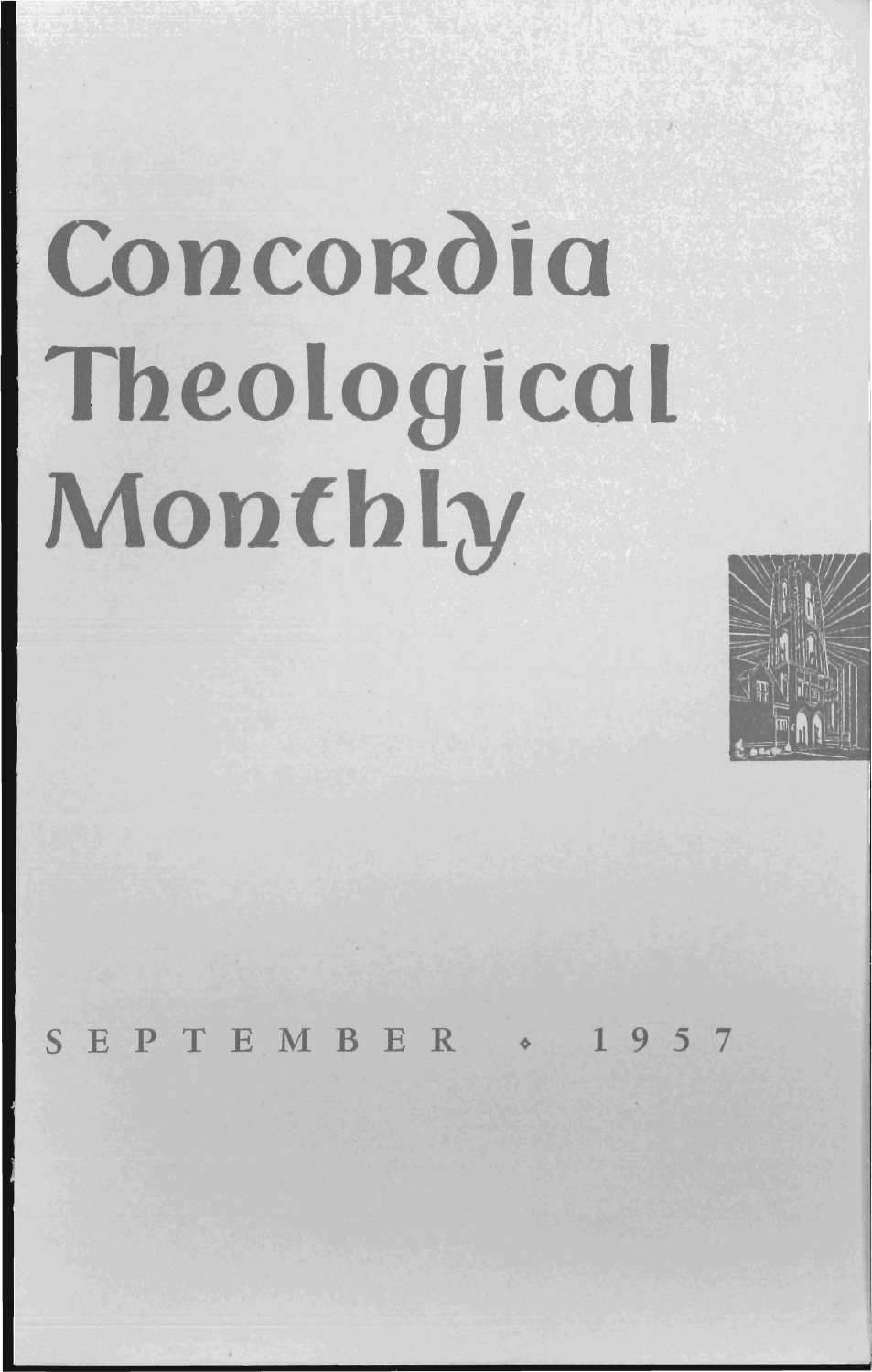## DO WE NEED A SPACE CHRISTOLOGY?

A writer puts this question in the *Anglican Theological Review*  (April 1957) in connection with Dr. W. N. Pittenger's article "Christianity and the Man on Mars," which appeared in the *Christian Century*  (June 20, 1956). He believes that the problem cannot be dismissed as unreal, though it is quite hypothetical, since earth-men, because of their limitation in life span alone, will never invade the universe very far. But the conception of life on other planets raises the question: "Can Jesus Christ have more than an earthly significance?" Again: "What has God done to redeem the sentient beings of his other planets or do they need redemption like the human race?" Pittenger, the writer thinks, offers a solution to the problem by saying that the Jesus of history is undoubtedly the incarnation of the Eternal Son, or Word, for the planet earth. He quotes Mrs. Hamilton King's well-known lines: "God may have other \lV' ords for other worlds, but for *this* world the Word of God is Christ." The article contains the following noteworthy paragraph: "The Jesus of history is a *given.* The nineteenthcentury skepticism concerning his historicity is no longer taken seriously. The 'Christ-myth' has become itself a myth. Jesus will not lose his existence either in history or in immortality, no matter how much his place in this cosmic plan may puzzle theologians. His very spiritual excellence alone guarantees him attention. Moreover, as the Neo-Orthodox have been emphasizing, some kind of Christology seems necessary to a sure knowledge of God and his purposes. One may reasonably wonder if the assurances of Christianity could be maintained with a unitarian theology. Christians have always felt that that which they encountered in Christ was absolute."

JOHN THEODORE MUELLER

# BRIEF ITEMS FROM "RELIGIOUS NEWS SERVICE"

St. Louis, Mo. - Two Missouri Roman Catholic dioceses less than a year old are taking the first steps toward setting up seminaries to prepare native sons for the priesthood. The dioceses of Springfield-Cape Girardeau, in South Missouri, and Jefferson City, in the central part of the state, plan to open pretraining programs on the high school level for prospective seminarians next September.

*Washington, D.C.* - Establishment of a school for diplomatic service by a church-related university represents a recognition that international relations must be based on the Moral Law, President Eisenhower said here. He joined in ground-breaking ceremonies for the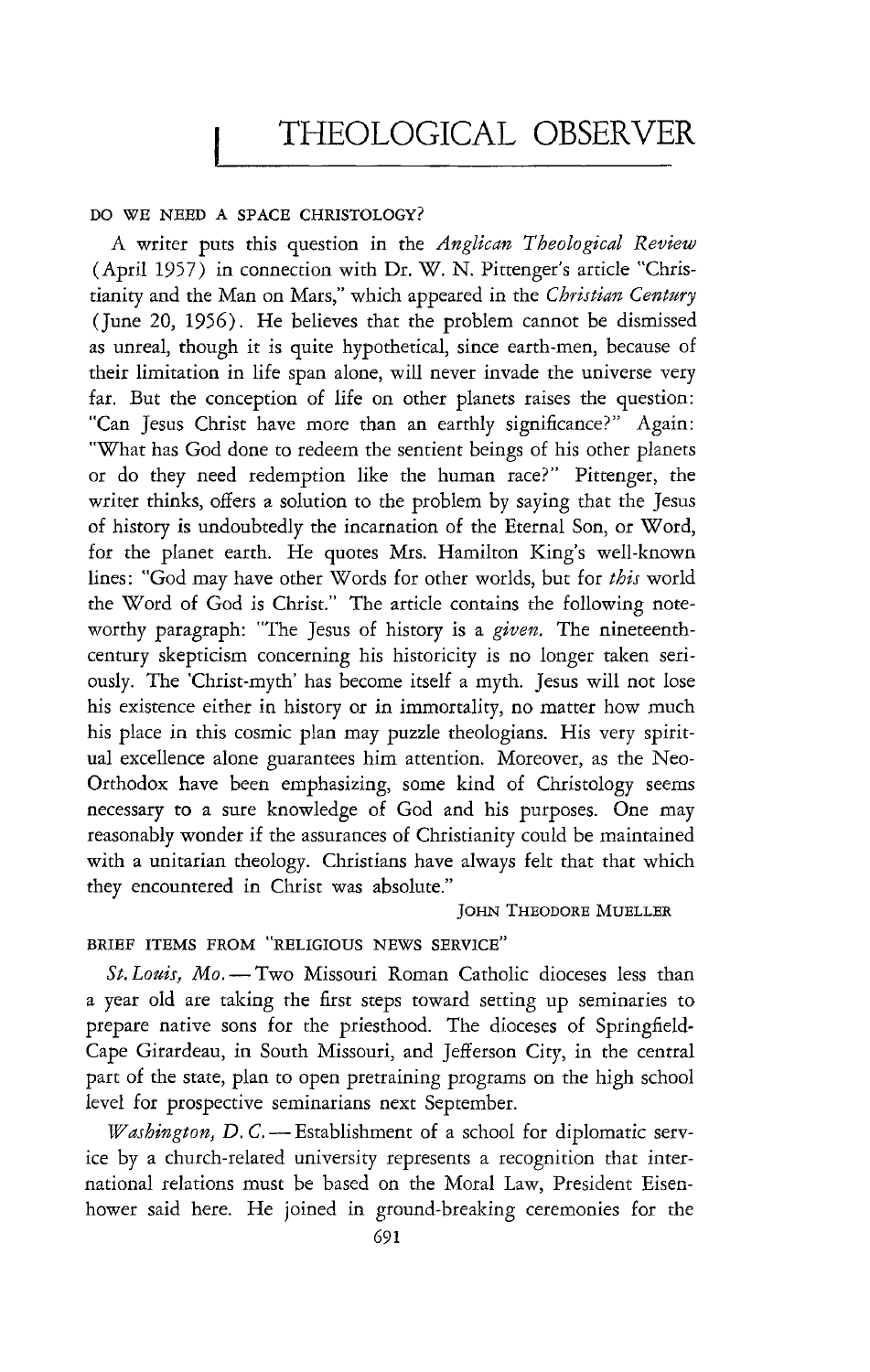new Protestant-oriented school of international service at American University.

The President also accepted an honorary doctor of laws degree from American University, a Methodist school.

Mr. Eisenhower said he found it "most significant" that American University was joining "her sister institution" in the nation's capital, Jesuit-sponsored Georgetown University, in carrying on training for the diplomatic service, "because in the great foreign service of the United States we do not recognize race, color, or creed - only merit."

"Waging peace demands the best young men and women we can find to put in this effort," the President remarked.

"Just as our political organizations are really a political expression of a deeply felt religious faith," he said, "so must success in international relationships represent truth, integrity, and honesty, or it cannot long endure, even if there is a temporary benefit in expediency."

Mr. Eisenhower added he hoped that all of the students who enter the school will eventually go into Government service "to do the noblest work our country can possibly pursue, the seeking of peace based on justice and the right."

Before the President spoke, he heard Methodist Bishop G. Bromley Oxnam of Washington urge more training for Government service in Protestant educational institutions.

At present, Protestant and Roman Catholics alike who desire graduate training in foreign service in Washington can obtain it only at the Georgetown School of Foreign Service, Bishop Oxnam said.

"Since Protestants outnumber Roman Catholics two to one in the nation's population, it is proper that a school under Protestant auspices shall be established in an atmosphere of freedom that characterizes the Protestant campus," he said.

"There are some who mistakenly have sought to interpret the opening of such a school as an anti-Catholic move. This is not only false but unfortunate. Protestants pay tribute to the foresight of Father Edmund J. Walsh and those who at Georgetown University saw this need many years ago."

The bishop said Catholics and Protestants "recognize fundamental differences held in conscience."

"Protestants have never regarded the establishment of the Georgetown School of Foreign Service as anti-Protestant," he asserted. "Roman Catholics must not regard the establishment of the school of international service at American University as anti-Catholic."

*Appleton, Wis.* - The Northwest Synod of the United Lutheran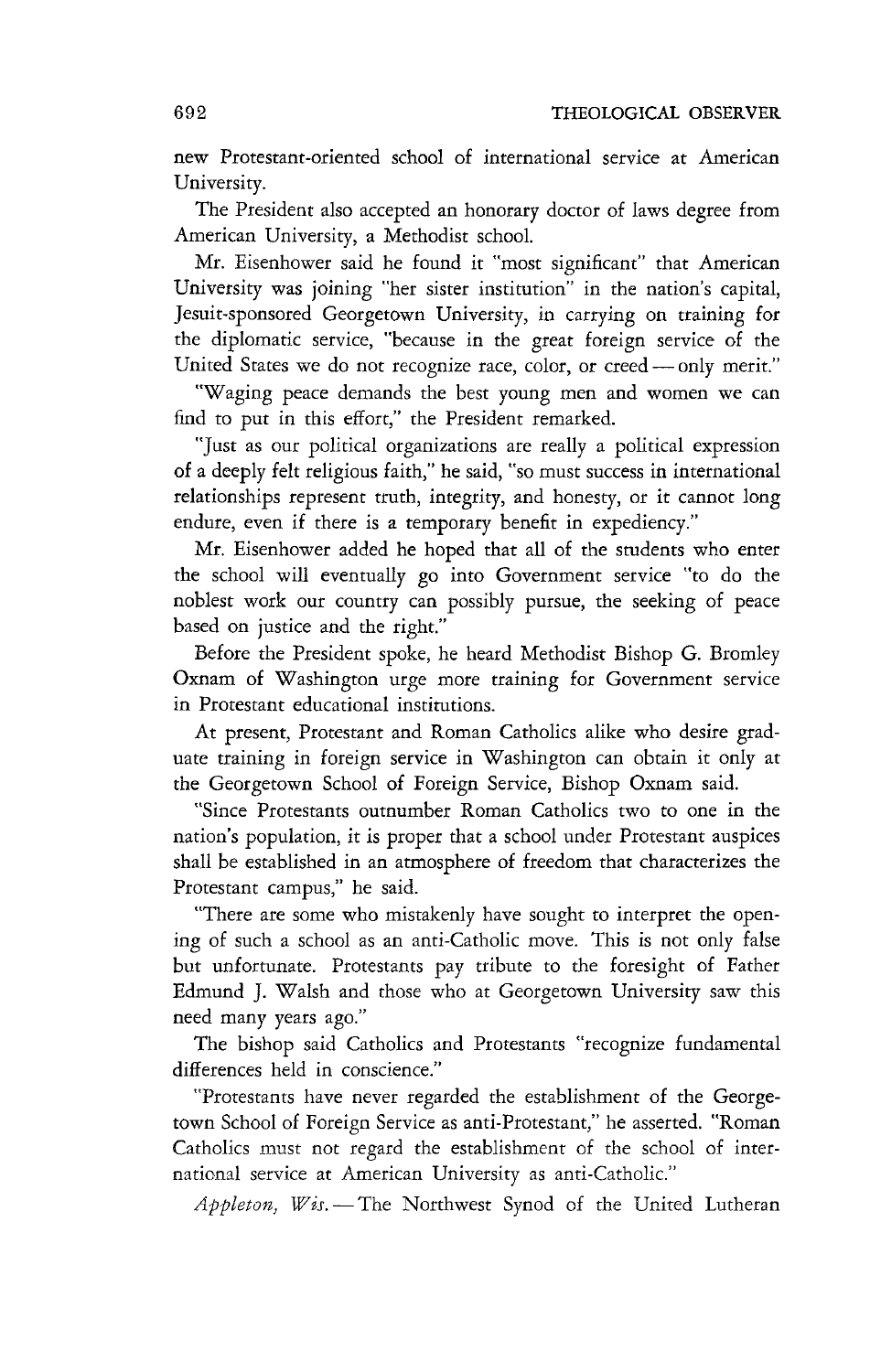Church in America has reinstated the Rev. Victor K. Wrigley, who 18 months ago was tried for heresy and on five counts was convicted of doctrinal deviation. Mr. Wrigley's reinstatement was recommended by the Northwest Synod's pastoral examining committee, which had questioned the 37-year-old pastor early this year and found his statement of Christian faith without error. Delegates to the synod's annual meeting here, May 21-23, voted unanimously to accept the committee's recommendation. There was no discussion before the action was taken.

Mr. Wrigley is pastor of Gethsemane Lutheran Church in Brookfield, Wis., a suburb of Milwaukee. The 400-member congregation had refused to discharge him despite his ouster by the synod. After a trial panel of pastors had found that he had denied "the objective authority of the Holy Scriptures," he was convicted of heresy in November of 1955. Specifically, he was accused of denying the virgin birth of Jesus Christ and His physical resurrection. Dismissed by action of the synod in January 1956, he continued to serve his congregation.

*Moundsville, W. Va.* - Twenty-two Roman Catholic members of the Moundsville High School graduating class were barred from taking part in commencement exercises. Their principal barred them because they had refused to attend baccalaureate services in a Protestant church. They sat at the exercises as spectators. After the public ceremony, diplomas were given privately to the students by Principal 1. D. Wiant in his office.

The 22, including the class valedictorian, had been forbidden by their pastor, the Very Rev. Benjamin F. Farrell of St. Francis Xavier's Church, to attend the class baccalaureate service in Simpson Methodist Church. Louis R. Potts, Marshall County school superintendent, upon hearing of the situation, declared that all students were required to attend both "the baccalaureate and the commencement services in order to receive high school diplomas and complete their educational requirements."

Father Farrell called such a requirement "a violation of the right of the free exercise of religion." A spokesman for the Wheeling Diocese said later that Catholics are forbidden to participate in non-Catholic services. "If these exercises were held in neutral ground, such as the school field house, we would voice no objection," he added.

### BRIEF ITEMS FROM THE NEWS BUREAU

OF THE NATIONAL LUTHERAN COUNCIL

*Onamia, Minn.* - Lutheran youth from America and abroad will hold a week-long conference at Onamia Lutheran Camp on Lake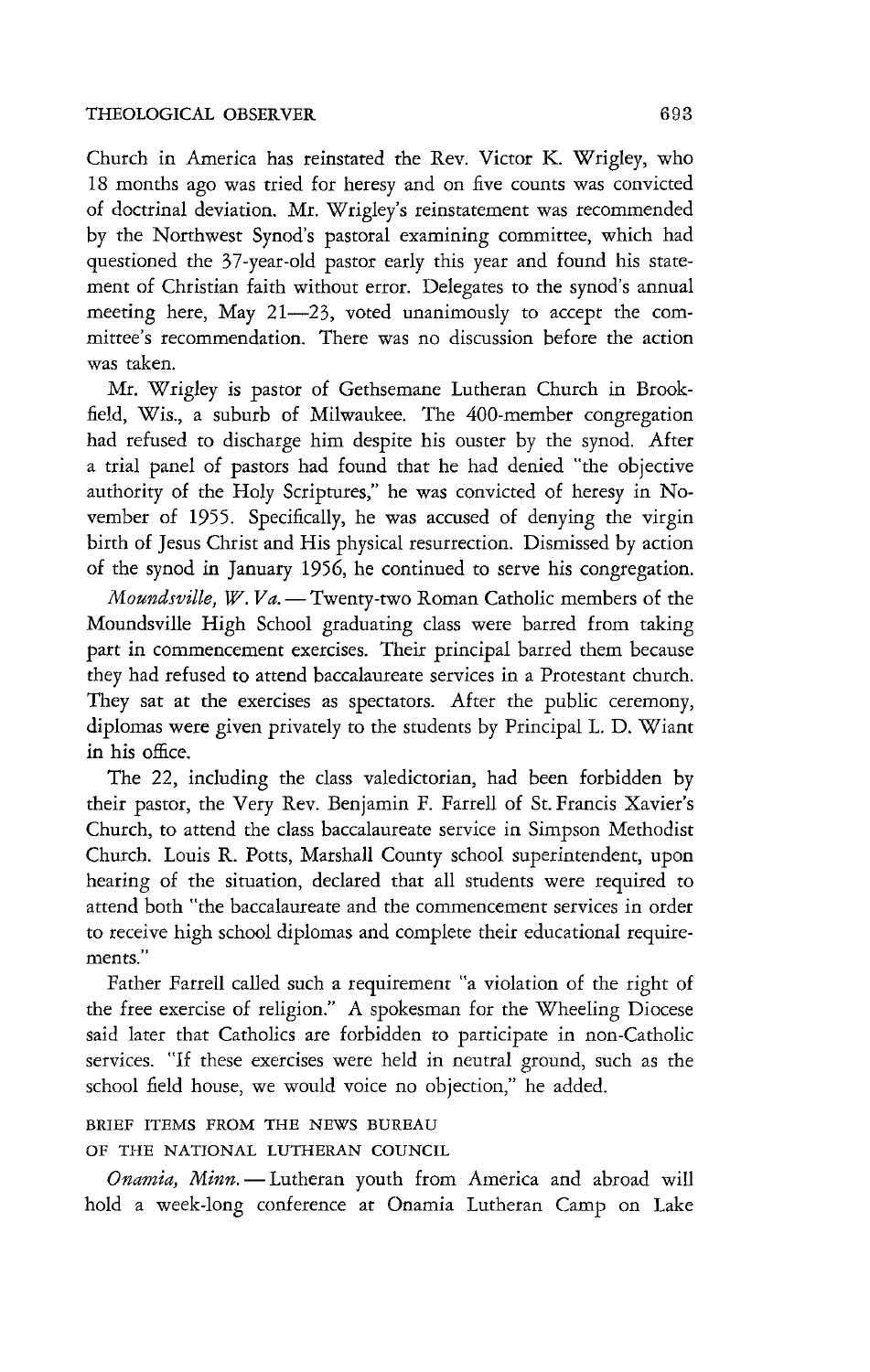Shakopee, August  $4-11$ , to discuss common concerns in their lives as Christians. Sponsored by the Lutheran World Federation's Commission on Stewardship and Congregational Life, in co-operation with the All-Lutheran Youth Leaders' Council and in preparation for the LWF's Third Assembly at Minneapolis, August 15–25, the conference will introduce the 150 participants to the work of the federation. The non-American guests, nearly 70 in number, are coming to the United States for a special Pre-Assembly Youth Visitation from June 19 to September 4, also sponsored by the LWF Commission and the Youth Leaders' CounciL

During this period they will visit Bible camps, attend leadershiptraining schools, live with American youth in their homes, and participate in the conference here. The overseas visitors have been selected by LWF member churches in Asia, Africa, and East and West Europe.

Main speakers at the Onamia conference will be youth directors of American and foreign Lutheran churches. Dr. Carrol Hunderlie of Minneapolis, youth director of the Evangelical Lutheran Church, will serve as dean of the camp and will also be an evening speaker.

Other speakers will include Dr. Marcus Rieke of Columbus, Ohio, youth director of the American lutheran Church and director of Arrangements for the Pre-Assembly Youth Visitation program; Dr. Wilton Bergstrand of Minneapolis, youth director of the Augustana Lutheran Church; the Rev. William Hulme, student pastor at Wartburg College at Waverly, Iowa; and the Rev. Hans-Helmut Peters, youth leader in the Evangelical Lutheran Church of Hannover, Germany.

Each morning of the conference a series of youth speakers will report on youth work done in their churches in different countries. They will use the general theme "Lutheran Youth Around the World."

In the afternoon, speakers will present topics under the general theme "Our Unity in Christ's Purpose for Youth." Evening programs will center in the subject "Christ Confronts Our Time Through Our Lutheran Heritage in a World in Revolt." Discussion periods will follow each presentation.

*St. Paul, Minn.* - Theologians who are active in the teaching ministry of the Lutheran Church hold their first international conference on the campus of Luther Theological Seminary here, August 12–14.

The three-day session will precede the Third Assembly of the Lutheran \lV'orld Federation at Minneapolis, August 15-25, and will be devoted chiefly to discussion of the assembly theme, "Christ Frees and Unites." Sponsored jointly by the LWF's Commission on Theology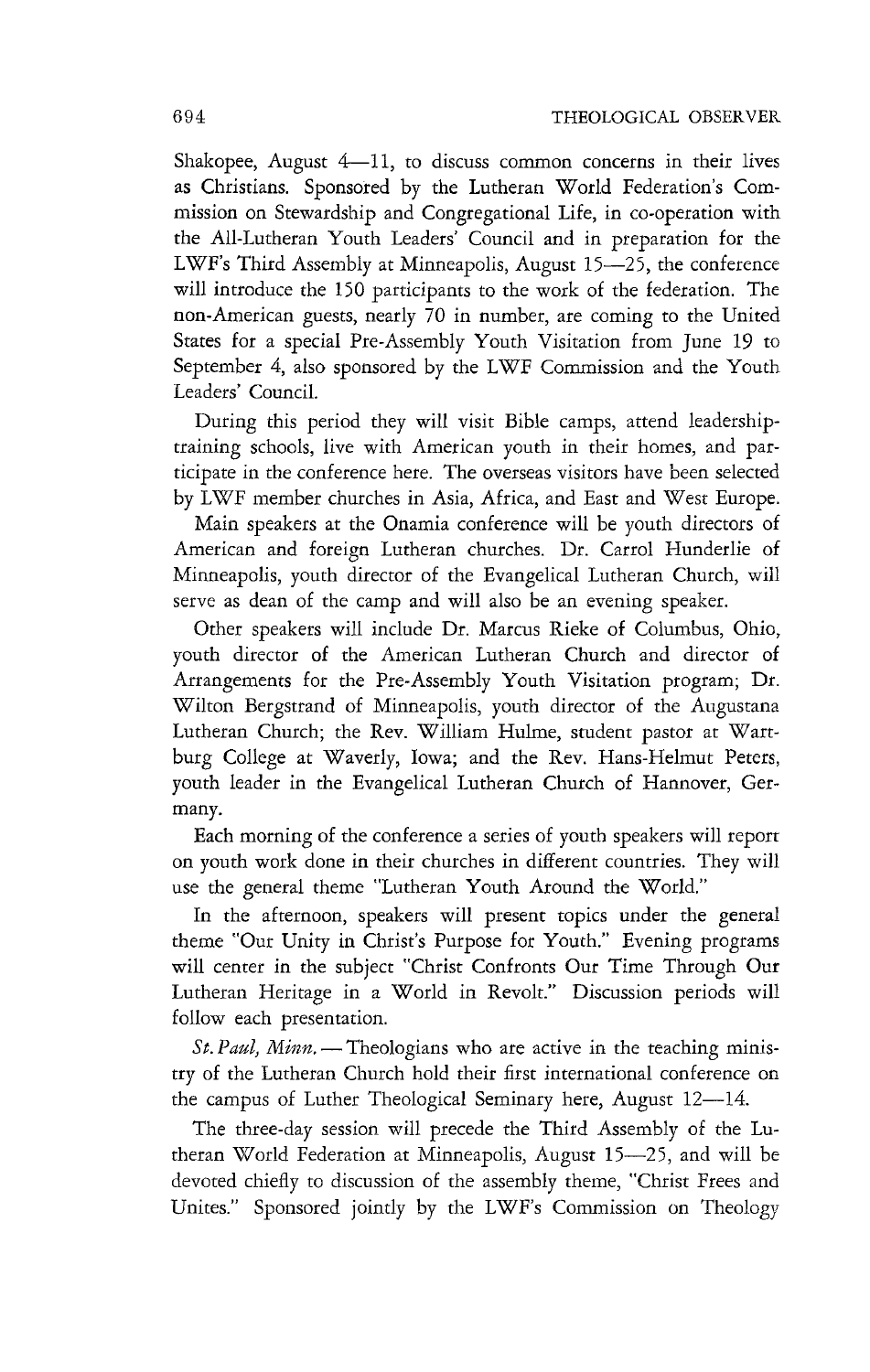and the American Lutheran Theological Professors' Conference, the international gathering will be held in conjunction with the annual meeting of the professors' conference.

One of the two main lecturers will be Dr. Walter Künneth, professor of systematic theology at the University of Erlangen in Germany, who will speak on "Theology - Its Foundation and Freedom."

Speakers who will present brief addresses include Dr. Kristen Skydsgaard, professor at the University of Copenhagen, Denmark; Dr. Ragnar Bring, professor at Lund University, Sweden; and Dr. Paul Bretscher, professor at Concordia Theological Seminary at St. Louis, Mo. Discussion group leaders will include Dr. Ernst Kinder, professor at the University of Munich, Germany, on the subject "Theology and Holy Scriptures"; Dr. Jaroslav Pelikan, professor at the Federated Theological Faculty of the University of Chicago, on "Theology and the Confessions"; and Dr. Julius Bodensieck, professor at Wartburg Theological Seminary at Dubuque, Iowa, on "Theology and Church Order."

Named as chairmen of the conference sessions are Dr. Alvin Rogness, president of Luther Seminary at St. Paul; Dr. John Milton, professor at Luther; Dr. A. O. Fuerbringer, president of Concordia Seminary at St. Louis; and Dr. Regin Prenter, professor at the University of Aarhus, Denmark, who is chairman of the LWF's Commission on Theology.

Reports on the federation's Commissions on Theology and Liturgy will be given by Dr. Prenter, Dr. Vilmos Vajta, director of the Department of Theology, and Dr. Conrad Bergendoff, president of Augustana College at Rock Island, Ill., and a member of the Liturgy Commission.

Arrangements for the conference are being made by Dr. Taito Kantonen of Hamma Divinity School at Springfield, Ohio, and Dr. Rex Schneider, principal of Luther College at Regina, Sask., Can.

### NEWS BUREAU OF THE NLC

# *Lutheranism in Figures*

With 70,770,355 members in 150 bodies, missions, and groups in 69 countries, the Lutheran Church represents 3 per cent of the world's population of 2,400,000,000, 9.6 per cent of Christendom's 771,000,000, 20.5 per cent of the 346,000,000 non-Roman Catholic Christians, and 32.5 per cent of the world's 218,000,000 Protestants.

According to figures compiled by the Lutheran World Federation, its 57 member churches in 29 countries represent 69 per cent of the 70.8 million Lutherans throughout the world.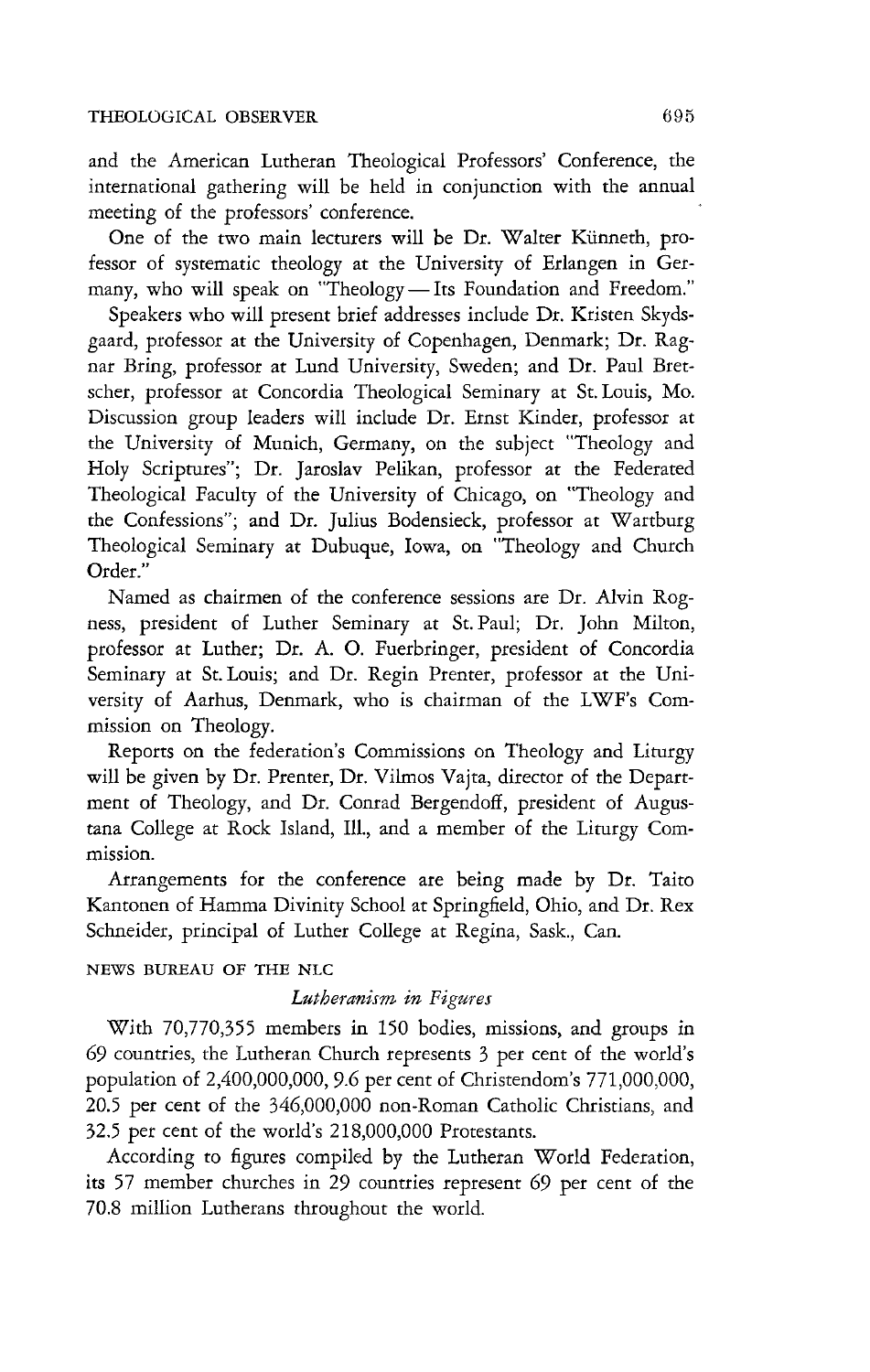The total is made up as follows:

| Members of the Lutheran World Federation  48,977,258           |            |
|----------------------------------------------------------------|------------|
| Lutheran churches and congregations outside the LWF. 5,628,097 |            |
| United churches in Germany (after deduction                    |            |
|                                                                | 16,165,000 |
|                                                                | 70,770,355 |

Following is the membership breakdown of the member churches of the LWF, other Lutheran churches, missions, and groups, German union churches with Lutheran members, and other evangelical churches in Germany: *The Member Churches of the LWF* 

| ARGENTINA                                                       |           |
|-----------------------------------------------------------------|-----------|
| United Evangelical Lutheran Church                              | 3,759     |
| <b>AUSTRALIA</b>                                                |           |
| United Evangelical Lutheran Church in Australia                 | 47,968    |
| AUSTRIA                                                         |           |
| Evangelical Church of the Augsburg Confession in Austria        | 391,829   |
| <b>BRAZIL</b>                                                   |           |
| Synodical Federation, Evangelical Church of Lutheran Confession |           |
| in Brazil                                                       | 504,811   |
| BRITISH GUIANA                                                  |           |
| Evangelical Lutheran Church in British Guiana                   | 7,000     |
| CHILE                                                           |           |
| German Evangelical Church in Chile                              | 25,000    |
| CZECHOSLOVAKIA                                                  |           |
| Evangelical Church of the Augsburg Confession in Slovakia       | 430,507   |
| Silesian Evangelical Church of the Augsburg Confession          | 50,000    |
| DENMARK                                                         |           |
| Evangelical Lutheran Church of Denmark                          | 4,304,000 |
| ESTONIA (exile)                                                 |           |
| Estonian Evangelical Lutheran Church                            | 66,000    |
| FINLAND                                                         |           |
| Finnish Evangelical Lutheran Church                             | 4,225,749 |
| <b>FRANCE</b>                                                   | 241,000   |
| Church of the Augsburg Confession of Alsace and Lorraine        | 42,000    |
| Evangelical Lutheran Church of France<br><b>GERMANY</b>         |           |
| Evangelical Lutheran Church in Bavaria                          | 2,397,375 |
| Evangelical Lutheran Church of Brunswick                        | 700,000   |
| Evangelical Lutheran Church in the State of Hamburg             | 779,000   |
| Evangelical Lutheran Church of Hannover                         | 3,770,000 |
| Evangelical Lutheran Church in Lübeck                           | 194,085   |
| Evangelical Lutheran Church of Mecklenburg                      | 1,144,651 |
| Evangelical Church of Pomerania                                 | 700,000   |
| Evangelical Lutheran Church of Saxony                           | 4,413,699 |
| Evangelical Lutheran Church of Schaumburg-Lippe                 | 75,461    |
| Evangelical Lutheran Church of Schleswig-Holstein               | 2,477,819 |
| Evangelical Lutheran Church in Thuringia                        | 1,800,000 |
| Evangelical Church in Württemberg                               | 2,300,000 |
| <b>HOLLAND</b>                                                  |           |
| Evangelical Lutheran Church in the Kingdom of the Netherlands   | 60,000    |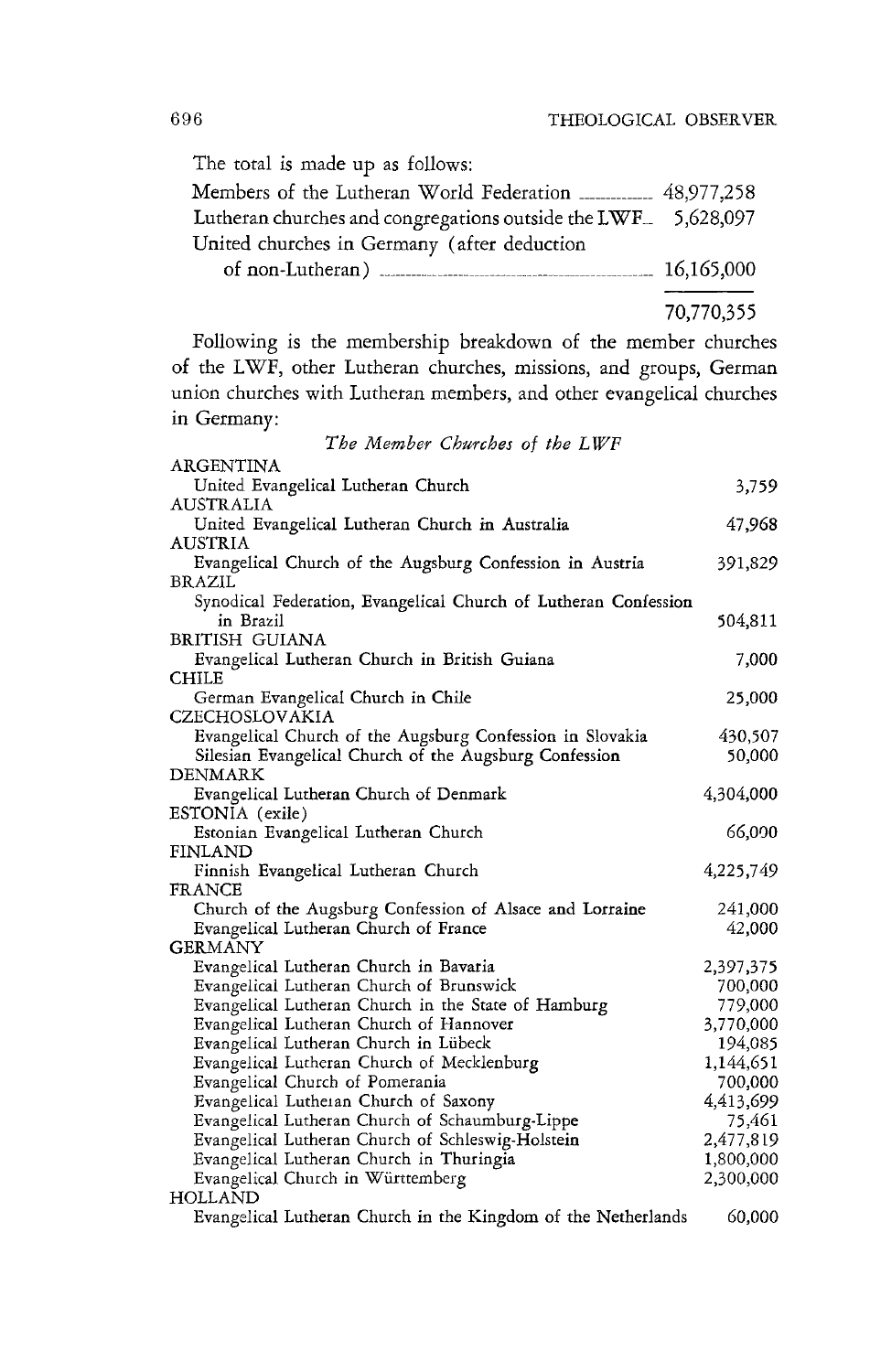YUGOSLAVIA

Lutheran Free Church

United Evangelical Lutheran Church United Lutheran Church in America

Bosnia, and Herzegovina

| HUNGARY                                                                  |           |
|--------------------------------------------------------------------------|-----------|
| Hungarian Evangelical Church<br><b>ICELAND</b>                           | 432,961   |
| National Church of Iceland                                               | 140,000   |
| <b>INDIA</b>                                                             |           |
| Andhra Evangelical Lutheran Church                                       | 249,307   |
| Ebenezer Evangelical Lutheran Church                                     | 32,697    |
| Evangelical Lutheran Church in Madhya Pradesh                            | 4,420     |
| Gossner Evangelical Lutheran Church in Chotanagpur and Assam             | 200,074   |
| Jeypore Evangelical Lutheran Church                                      | 34,410    |
| South Andhra Lutheran Church                                             | 13,854    |
| Tamil Evangelical Lutheran Church                                        | 51,459    |
| <b>INDONESIA</b>                                                         |           |
| Batak Protestant Christian Church                                        | 667,355   |
| ITALY                                                                    |           |
| Evangelical Lutheran Church in Italy                                     | 4,251     |
| JAPAN                                                                    |           |
| Japan Evangelical Lutheran Church                                        | 8,388     |
| LATVIA (exile)                                                           |           |
| Latvian Evangelical Lutheran Church                                      | 12,000    |
| LITHUANIA (exile)                                                        |           |
| Lithuanian Evangelical Lutheran Church                                   | unknown   |
| MADAGASCAR                                                               |           |
| Malagasy Lutheran Church                                                 | 205,494   |
| <b>NORWAY</b>                                                            |           |
| Church of Norway                                                         | 3,155,323 |
| POLAND                                                                   | 220,000   |
| Evangelical Church of the Augsburg Confession in Poland<br><b>SWEDEN</b> |           |
| Church of Sweden                                                         | 7,290,112 |
| TANGANYIKA                                                               |           |
| Lutheran Church of Northern Tanganyika                                   | 105,647   |
| USA and CANADA                                                           |           |
| American Evangelical Lutheran Church                                     | 22,340    |
| American Lutheran Church                                                 | 899,078   |
| Augustana Lutheran Church                                                | 536,886   |
| Evangelical Lutheran Church                                              | 1,004,239 |
| Finnish Evangelical Lutheran Church (Suomi Synod)                        | 34,193    |

the People's Republic of Slovenia Evangelical Church in the People's Republic of Serbia Slovak Evangelical Christian Church of the Augsburg Confession in Yugoslavia *Other Lutheran Churches, Missions, and Groups* 23,242 8,540 57,339 (Churches and other groups which are in permanent relation with the LWF without holding formal membership are marked with an asterisk, thus ") ARGENTINA District of The Lutheran Church - Missouri Synod 17,575

Evangelical Church in the People's Republics of Croatia,

Evangelical Christian Church of the Augsburg Confession in

German Evangelical La Plata Synod 100,000

34,193 72,252 59,832 2,270,702

11,150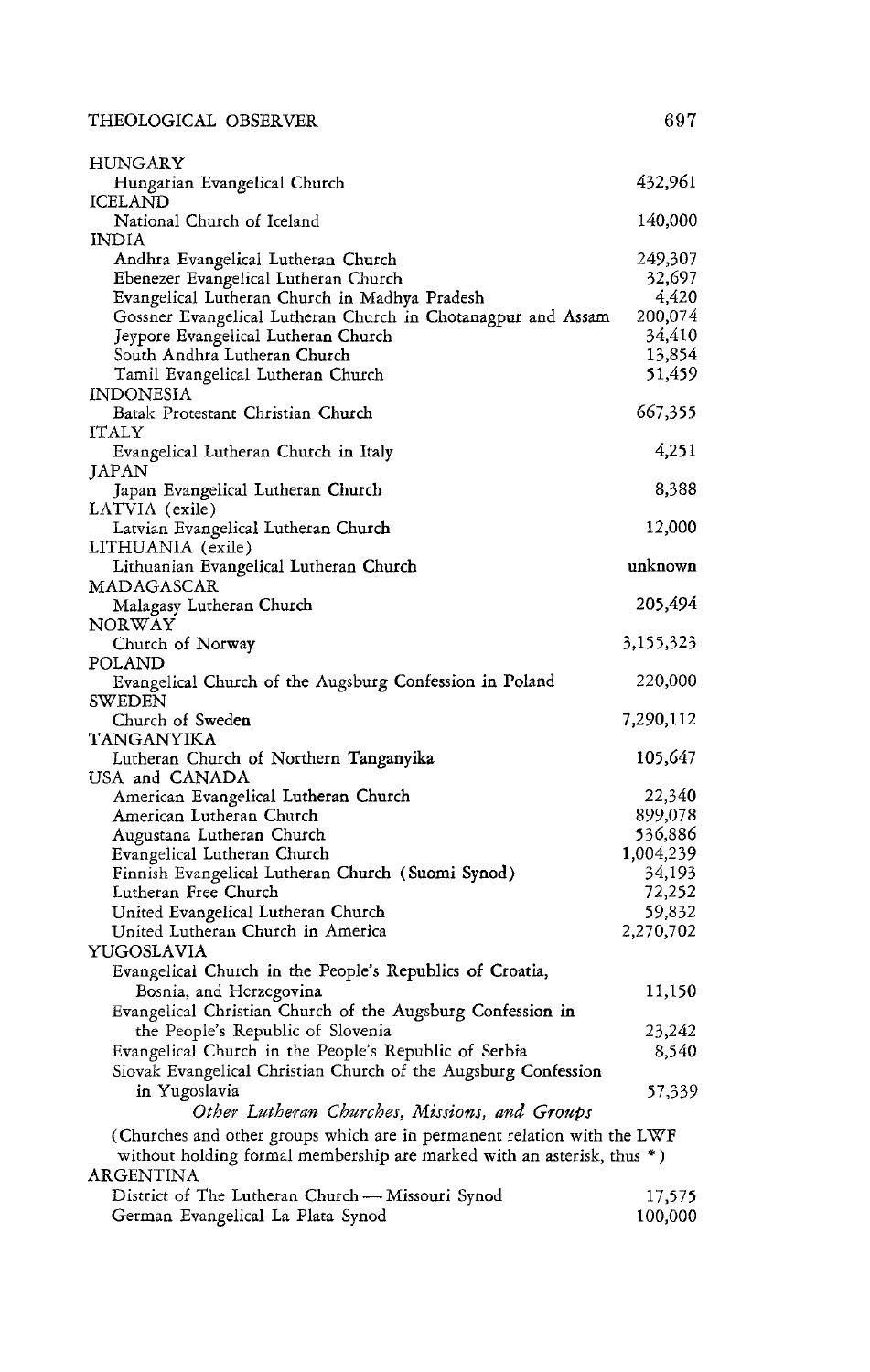$\ddot{\phantom{1}}$ 

| AUSTRALIA, NEW ZEALAND, NEW GUINEA<br>Evangelical Lutheran Church of Australia | 43,919  |
|--------------------------------------------------------------------------------|---------|
| <b>BOLIVIA</b>                                                                 |         |
| *The World Mission Prayer League in Bolivia                                    | unknown |
| <b>BRAZIL</b>                                                                  |         |
| Evangelical Lutheran Church in Brazil                                          | 84,024  |
| CARIBBEAN AREA                                                                 |         |
| ULCA (USA) Synod                                                               | 6,038   |
| CHILE                                                                          |         |
| Mission of The Lutheran Church — Missouri Synod                                | 70      |
| CHINA                                                                          |         |
| Lutheran Church of China                                                       | unknown |
| COLOMBIA                                                                       |         |
| *Evangelical Lutheran Church in Colombia                                       | 2,000   |
| *Mission of the ELC and UELC, USA                                              | 1,000   |
| COSTA RICA                                                                     |         |
| *Evangelical Lutheran congregations                                            | 100     |
| CUBA                                                                           |         |
| Mission of The Lutheran Church - Missouri Synod                                | 378     |
| <b>ECUADOR</b>                                                                 |         |
| *Evangelical Lutheran Church of Ecuador                                        | 250     |
| *World Mission Prayer League                                                   | 21      |
| EL SALVADOR                                                                    |         |
| *Evangelical Lutheran congregations                                            | 50      |
| ETHIOPIA AND ERITREA                                                           |         |
| *Lutheran Missions Committee of Ethiopia                                       | 20,000  |
| FRANCE AND BELGIUM                                                             |         |
| Lutheran Free Churches of France and Belgium                                   | 860     |
| FRENCH EQUATORIAL AFRICA AND CAMEROUN                                          |         |
| Lutheran Brethren Mission                                                      | 2,742   |
| *Sudan Mission of the Evangelical Lutheran Church                              | 5,000   |
| *Norwegian Missions                                                            | 1,863   |
| <b>GERMANY</b>                                                                 |         |
| Evangelical Lutheran Church of Eutin                                           | 91,000  |
| Evangelical Lutheran Church in Oldenburg                                       | 543,000 |
| Evangelical Lutheran (Old Lutheran) Church                                     | 40,000  |
| Evangelical Lutheran Free Church [15,184]                                      | unknown |
| Independent Evangelical Lutheran Church                                        | 21,000  |
| Evangelical Lutheran Confessional Church in the Diaspora                       | 5,000   |
| GUATEMALA                                                                      |         |
| Mission of The Lutheran Church — Missouri Synod                                | 263     |
| HASHEMITE KINGDOM OF THE JORDAN                                                |         |
| *Evangelical Lutheran congregations                                            | 1,289   |
| HONDURAS                                                                       |         |
| *Evangelical Lutheran congregations                                            | 50      |
| HONG KONG                                                                      |         |
| *Hong Kong Lutheran Church                                                     | 3,700   |
| Cantonese (formerly Rhenish) Lutheran Church                                   | 2,400   |
| Evangelical Hakka Church Mission                                               | 3,200   |
| *Hong Kong Lutheran Missions Conference                                        | unknown |
| <b>INDIA</b>                                                                   |         |
| *Arcot Lutheran Church                                                         | 11,191  |
| *East Jeypore Evangelical Lutheran Church                                      | 1,100   |
| Mission of The Lutheran Church — Missouri Synod                                | 26,702  |
|                                                                                |         |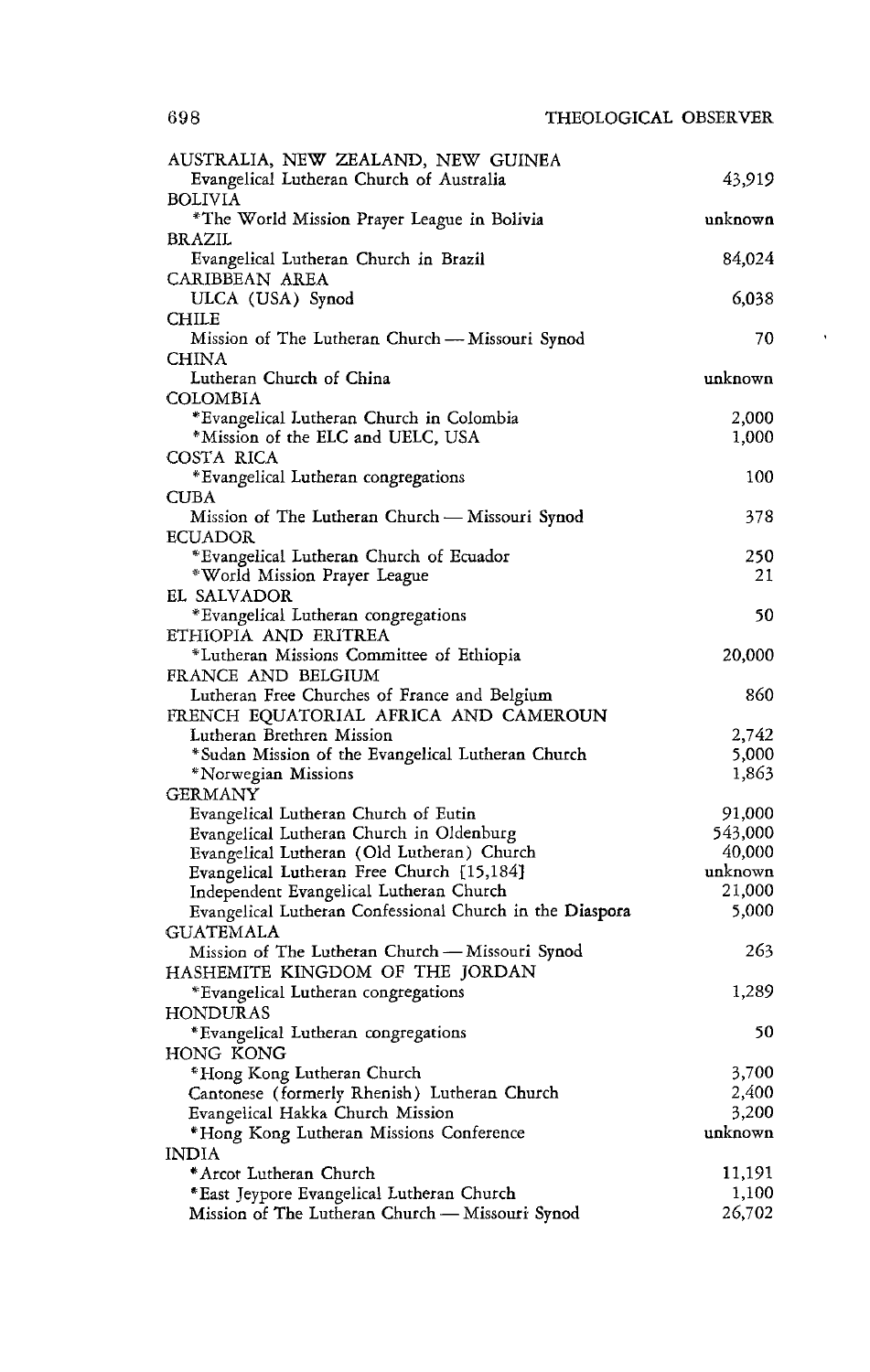| ISRAEL                                                                                        |                          |
|-----------------------------------------------------------------------------------------------|--------------------------|
| *Lutheran congregations in Haifa and Tel Aviv                                                 | 94                       |
| JAPAN                                                                                         |                          |
| *Evangelical Lutheran Church (USA)                                                            | 480                      |
| *Japan Mission of the Lutheran Free Church of Norway                                          | 133                      |
| *Norwegian Lutheran Mission                                                                   | 380                      |
| *Norwegian Mission Society                                                                    | 191<br>52                |
| *Suomi Synod Mission<br>Lutheran Brethren Mission                                             | 272                      |
| Mission of The Lutheran Church — Missouri Synod                                               | 1,131                    |
| LIBERIA                                                                                       |                          |
| *Evangelical Lutheran Church in Liberia                                                       | 3,874                    |
| LUXEMBURG                                                                                     |                          |
| Protestant Church in the Grand Duchy of Luxemburg                                             | 4,400                    |
| MALAYA                                                                                        |                          |
| *Lutheran congregations related to Huria Kristen Batak Protestant                             |                          |
| and the Tamil Evangelical Lutheran Church                                                     | unknown                  |
| *ULCA Mission                                                                                 | unknown                  |
| MEXICO                                                                                        |                          |
| *German Evangelical Congregation Mexico                                                       | 1,200                    |
| *Scandinavian Congregation                                                                    | 300                      |
| *Mission of the American Lutheran Church                                                      | 858                      |
| Concordia Conference of Mexico Missouri Synod                                                 | 1,000                    |
| NEW GUINEA                                                                                    |                          |
| *Evangelical Lutheran Church of New Guinea<br>Mission of The Lutheran Church — Missouri Synod | 150,037<br>See Australia |
| NICARAGUA                                                                                     |                          |
| *Evangelical Lutheran congregations                                                           | 50                       |
| NIGERIA                                                                                       |                          |
| Evangelical Lutheran Church of Nigeria                                                        | 28,000                   |
| *Lutheran Church of Christ in the Sudan                                                       | 6,000                    |
| PAKISTAN                                                                                      |                          |
| Pakistani Lutheran Church                                                                     | 1,064                    |
| PARAGUAY                                                                                      |                          |
| Mission of The Lutheran Church - Missouri Synod                                               | 394                      |
| PERU                                                                                          |                          |
| *Evangelical Lutheran Church of Peru                                                          | 1,200                    |
| PHILIPPINES                                                                                   |                          |
| Lutheran Philippine Mission                                                                   | 1,738                    |
| RUMANIA                                                                                       |                          |
| Evangelical Synodal Presbyteral Church of the Augsburg Confession                             | 35,000                   |
| Evangelical Church of the Augsburg Confession in the People's                                 |                          |
| Republic of Rumania                                                                           | 180,000                  |
| SOUTH AFRICA - * Council of Churches on Lutheran Foundation                                   |                          |
| in South Africa                                                                               |                          |
| *1. American Lutheran Mission                                                                 | 16,572                   |
| *2. Berlin Mission Church<br>*3. Evangelical Lutheran Zulu Church                             | 108,647<br>21,681        |
| *4. Ovambokavango Evangelical Lutheran Church                                                 | 90,013                   |
| *5. Hermannsburg Mission — Natal Synod                                                        | 30,395                   |
| Transvaal Synod                                                                               | 93,988                   |
| 6. Moravian Church                                                                            | 20,929                   |
| *7. Lutheran Zulu Synod                                                                       | 26,878                   |
| *8. Rhenish Mission Society in South-West Africa                                              | 95,000                   |
| Hannoverian Lutheran Free Church Mission                                                      | 14,506                   |